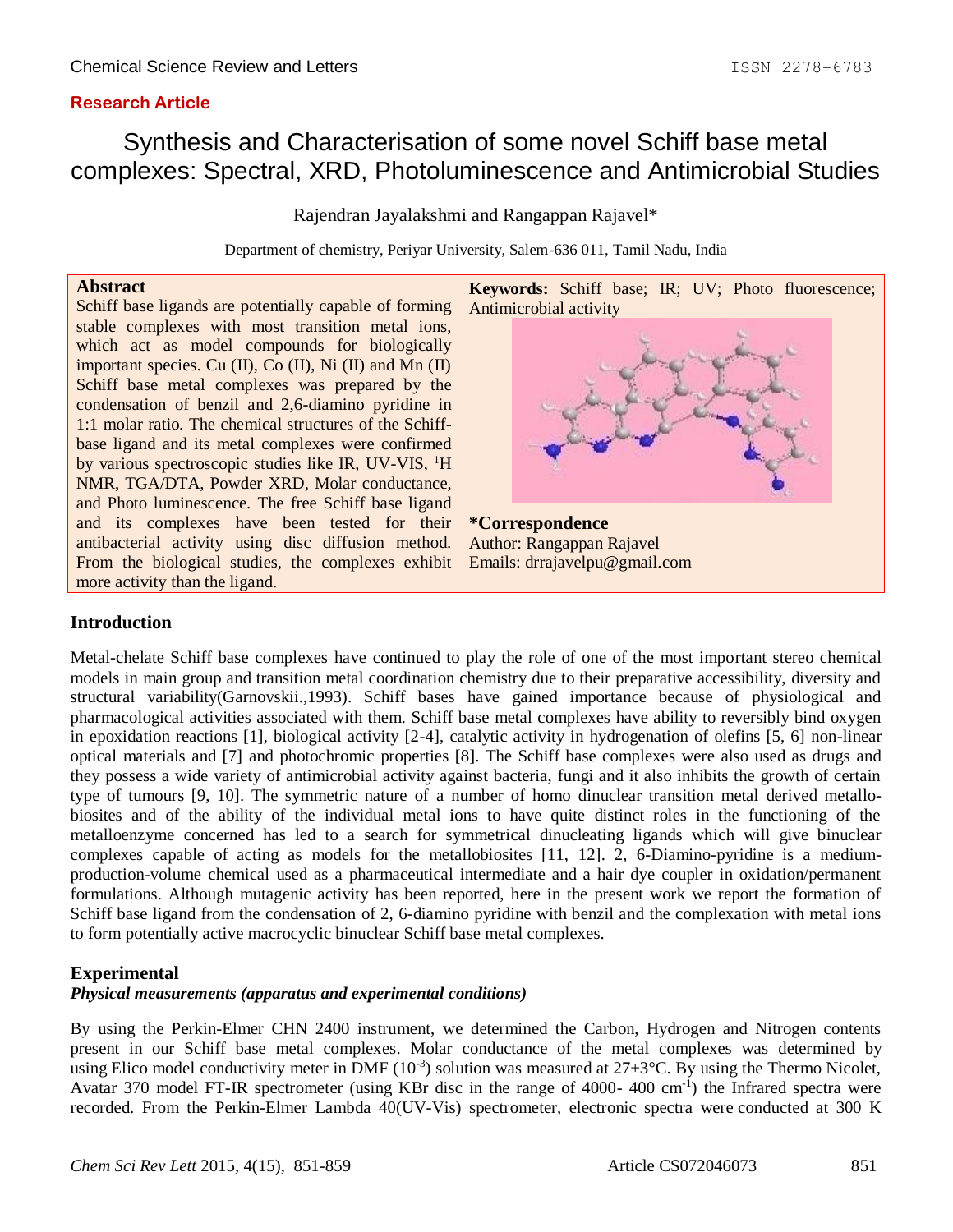### Chemical Science Review and Letters **ISSN 2278-6783** 1SSN 2278-6783

using DMF in the range 200-800 nm. The NMR signals were obtained from Bruker Avance III, 400MHz model spectrometer. The Redox nature of the complex in DMF was measured using CHI -760 Electrochemical Analyser, here the platinum electrode used as working electrode, the reference as a Ag/AgCl electrode and the platinum wire used as auxiliary electrode. TBAP (DMF containing 0.1M tetrabutylammonium per chloride) used as supporting electrolyte in the elctro chemical analyser. TG studies were recorded by (carried out in the range between 0-500˚C) using an NETZSCH model thermal analyzer.

### *Starting materials*

Analytical grade of 2, 6-diaminopyridine, Benzil and M (II) acetate (M=Cu, Co, Zn, and Mn) were purchased from commercial sources and used without any further purification.

### *Synthesis of Ligand ((6E)-N2-((E)-2-(6-aminopyridin-2-ylimino)-1, 2-diphenylethyidine) pyridine-2, 6-diamine)*

The Schiff base ligand ((6E)-N2-((E)-2-(6-aminopyridin-2-ylimino)-1,2-diphenylethylidine)pyridine-2,6-diamine) were prepared by the drop wise addition of a solution of 2,6-diaminopyridine  $(0.22 \text{ g}, 2 \text{ mmol})$  in ethanol  $(20 \text{ ml})$  to a stirred solution of benzil (0. 21 g, 1 mmol) in ethanol (20 ml). After the addition was completed, the mixture was condensed for 3 h at 90<sup>o</sup>C. A brown precipitate solution was formed. The solution was kept for slow evaporation. The formed brown precipitate was filtered and washed with ethanol and then dried in air. Yield: 0.44 g (53%). Anal Calcd. For  $C_{24}H_{20}N_6$ : C-73.45, H-5.14, and N-21.41. Found: C-73.38, H-5.09, and N-21.40.



**Figure 1** Synthesis of Schiff base metal complexes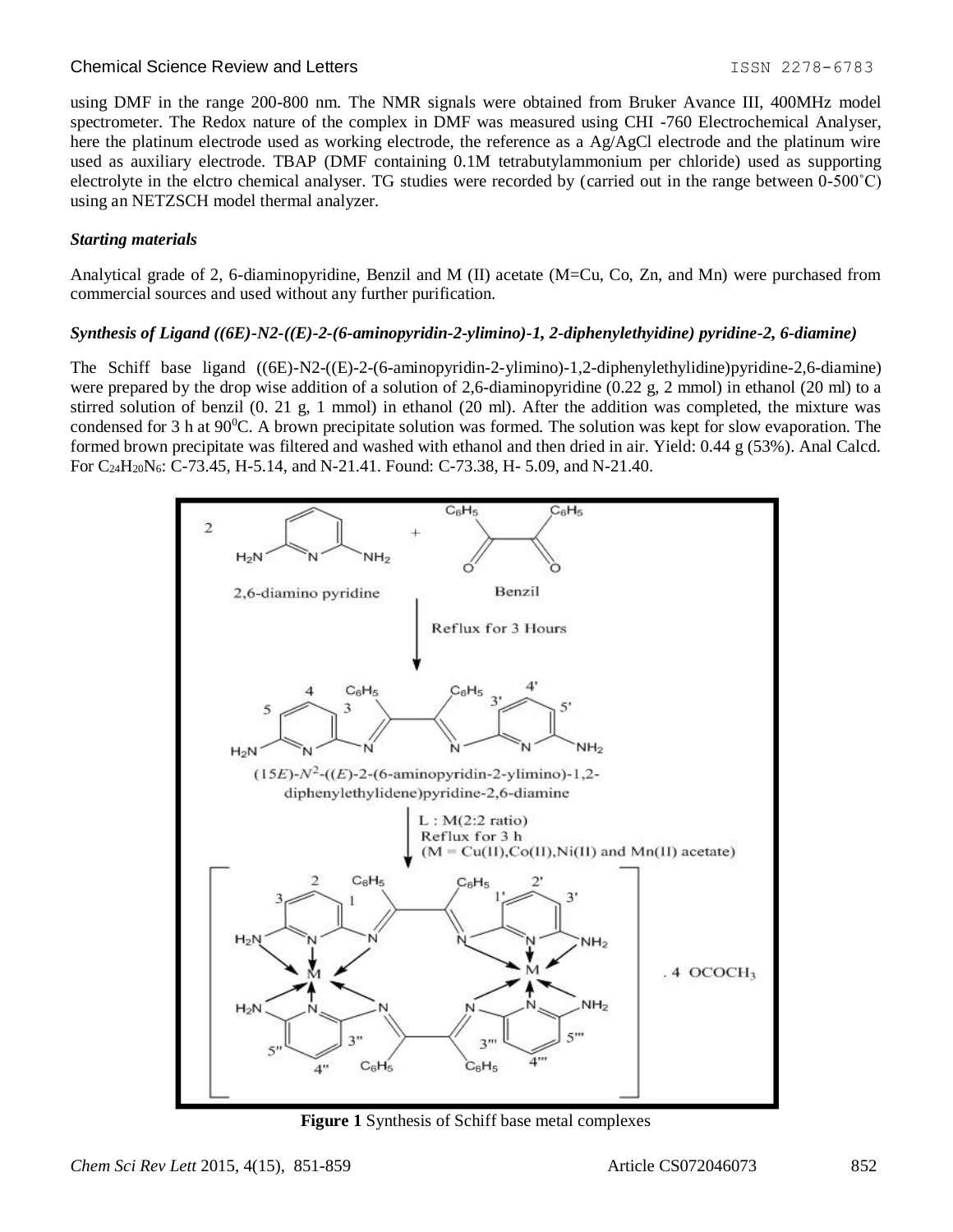# *Synthesis of Schiff base metal complexes ([M<sup>2</sup> (L) <sup>2</sup>].4(OAc))*

The macrocyclic binuclear Schiff base metal complexes (Cu(II), Ni(II), Co(II) and Mn(II)) were prepared by the condensation of 20 ml DMF solution of synthesized ligand (2mmol) adding to the constant stirring of 20 ml of ethanolic solution of metal salt (2 mmol M (where  $M = Cu^{2+}$ ,  $Ni^{2+}$ ,  $Co^{2+}$ ,  $Mn^{2+}$ )) which was boiled for 3 hour under reflux. The coloured solution was formed. It was kept for slow evaporation and then collected the precipitate. It was filtered and washed with ethanol and then dried in vacuum.

# **Result and discussion**

The resultant macro cyclic Schiff metal complexes were colored powders, and stable for a long time in the open atmosphere. The analytical data and some of the physical properties of the Schiff base ligands and their binuclear metal complexes were summarized. All the metal complexes were sparingly soluble in general organic solvents, and soluble in DMF and DMSO, but insoluble in  $H_2O$ , EtOH and MeOH. From the molar conductivity data, we clearly found the metal complexes were electrolytic in nature. The structural studies of the ligand and their complexes were done by spectroscopic methods.

### *Molar conductance*

The molar conductivity measurements commonly employed in the determination of the geometrical structure of inorganic compounds at infinite dilution. The molar conductance of binuclear Schiff base complexes was dissolved in DMSO and recorded (10-3M molar conductivity solution) at room temperature (**Table 1**). The complexes showed the range of molar conductance  $(127-134 \text{ ohm}^2\text{mol}^1)$ . From these values, we concluded that the complexes were electrolytic in nature. From the molar conductance, we concluded that the anions were outside the coordination sphere and not bonded to the metal ion therefore, these complexes may be formulated as  $[M_2L_2]$ <sup>4</sup>Z where, Z = acetate ion.

|      | <b>THOICE</b> THOIGH CONGRUMMED and magnetic moment data of Definit base of macreal metal complexes |             |                                                       |                   |                 |                 |  |  |  |
|------|-----------------------------------------------------------------------------------------------------|-------------|-------------------------------------------------------|-------------------|-----------------|-----------------|--|--|--|
| S.No | <b>Compounds</b>                                                                                    | Solvent     | <b>Molar</b>                                          | <b>Type of</b>    | <b>Magnetic</b> | <b>Geometry</b> |  |  |  |
|      |                                                                                                     |             | conductance                                           | electrolyte       | moment          |                 |  |  |  |
|      |                                                                                                     |             | $\Lambda$ m (ohm $^{1}$ cm $^{2}$ mol <sup>-1</sup> ) |                   | $\mu$ eff B.M   |                 |  |  |  |
| 1.   | $[Cu2(L)2]4(OCOCH3)$                                                                                | <b>DMSO</b> | 132                                                   | $1:2$ electrolyte | 1.74            |                 |  |  |  |
| 2.   | $[CO2(L)2]4(OCOCH3)$                                                                                | <b>DMSO</b> | 127                                                   | $1:2$ electrolyte | 4.83            |                 |  |  |  |
| 3.   | $[Ni_2(L)_2]4(OCOCH_3)$                                                                             | <b>DMSO</b> | 134                                                   | $1:2$ electrolyte | 2.91            |                 |  |  |  |
| 4.   | $[Mn_2(L)_2]4(OCOCH_3)$                                                                             | <b>DMSO</b> | 129                                                   | $1:2$ electrolyte | 5.82            | Octahedral      |  |  |  |

**Table 1** Molar conductance and magnetic moment data of Schiff base binuclear metal complexes

## *IR Spectra of the free ligand and their binuclear metal complexes*

Vibrational spectra provide valuable information regarding the nature of functional group attached to the metal ion in the complexes. The IR spectra of the complexes show very similar spectra to one another. These spectra indicates the replacement of  $v(NH_2)$  and  $v(C=O)$  of the starting materials with  $v(C=N)$  which suggest the occurs of the condensation reaction between amine and carbonyl groups [13]. Selected vibration bands of ligands and their metal complexes are given in **Table 2**. From the IR spectral analysis, the assignment of the important bands was made and recorded. In order to give a conclusive idea about the structure of the metal complexes, the IR bands of metal complexes were compared with free Schiff base ligand. The appearance of a strong, broad band at 3177 cm<sup>-1</sup> in the spectra of the free ligands was assigned to  $v$  (NH<sub>2</sub>). The IR band was shifted in the region (3063–3198 cm<sup>-1</sup>) shows the involvement of primary amine nitrogen atom coordinate to the metal ion for all the Schiff base metal complexes (Ray et al., 2009) after the complexation. The appearance of the band at 1629 cm<sup>-1</sup> which may be assigned to the azomethine group  $V(C=N)$  vibration, indicate the condensation of the amino group of 2,6-diamino pyridine with the carbonyl group of benzil and formation of the proposed Schiff base. The IR spectra of all metal complexes show significant changes compared to free Schiff base ligand. After Complexation, the positions of the ∨(C=N) were shifted in the range (1660-1667cm<sup>1</sup>) indicates the participation of the azomethine group in complex formation (Singh et al., 2010). The position of an N - atom of the azomethine group and group of the pyridine ring in coordination is further supported by the presence of new bands in the range from 470–495cm<sup>-1</sup>which is assignable to (M-N)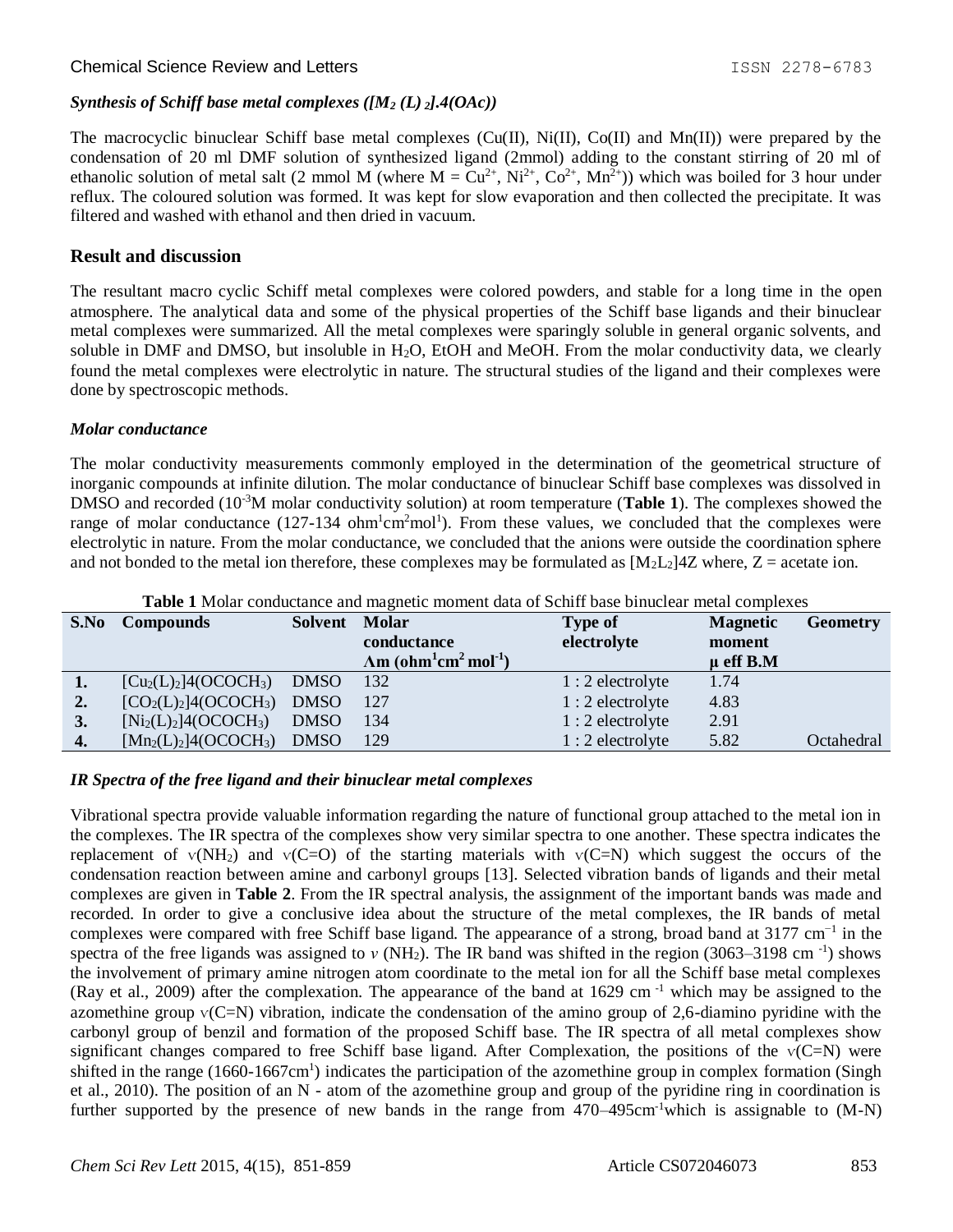### Chemical Science Review and Letters **ISSN 2278-6783** Chemical Science Review and Letters

vibration. From the spectroscopic behaviour of metal complexes of pyridine, after the complexation the ring deformation found at 797 cm<sup>-1</sup> and 711 cm<sup>-1.</sup> It was clearly indicate that the free pyridine is shifted to higher frequencies [14], and the coordination takes place via the pyridine nitrogen, as previously reported for pyridine complexes [15]. Therefore, this shift is clearly indicates the participation of pyridine in complex formation. The appearance of band range from 1660 cm<sup>-1</sup> to 1438 cm<sup>-1</sup> were due to symmetric stretching frequency and asymmetric stretching frequency of acetate ion. This clearly indicates that the acetate ions were coordinated outside of the coordination sphere.

| <b>Compounds</b>           | $v(NH_2)$          | $v(C=N)$           | <b>Pyridine ring</b> |        | $v(OCOCH3)$ (cm <sup>-1</sup> ) | $v(M-N)$         |                          |
|----------------------------|--------------------|--------------------|----------------------|--------|---------------------------------|------------------|--------------------------|
|                            | $\text{(cm}^{-1})$ | $\text{(cm}^{-1})$ | deformations         |        |                                 |                  | $\text{(cm}^{-1})$       |
|                            |                    |                    | In                   | Out of | <b>Asymmetric</b>               | <b>Symmetric</b> |                          |
|                            |                    |                    | <b>Plane</b>         | plane  | stretching                      | stretching       |                          |
|                            |                    |                    |                      |        | frequency                       | frequency        |                          |
| $C_{12}H_{12}N_6$ (ligand) | 3177               | 1629               | 797                  | 711    | $\overline{\phantom{0}}$        |                  | $\overline{\phantom{a}}$ |
| $[Cu2(L)2]4(OCOCH3)$       | 3194               | 1660               | 786                  | 715    | 1584                            | 1438             | 471                      |
| $[CO2(L)2]4(OCOCH3)$       | 3198               | 1666               | 790                  | 719    | 1587                            | 1446             | 494                      |
| $[Ni_2(L)_2]4(OCOCH_3)$    | 3190               | 1667               | 787                  | 720    | 1588                            | 1466             | 482                      |
| $[Mn_2(L)_2]4(OCOCH_3)$    | 3063               | 1660               | 791                  | 719    | 1660                            | 1448             | 492                      |

# Table 2 IR spectral data (cm<sup>-1</sup>) of the Schiff base (L) and their binuclear metal complexes

### *<sup>1</sup>H NMR spectrum of ligand and its macro cyclic binuclear metal complexes*

The <sup>1</sup>H NMR data of the Schiff base (L) and the metal complexes were recorded in DMSO-d<sup>6</sup> (**Table 3**). Assignment of <sup>1</sup>H NMR signals were made according to their reported results for 2,6-diaminopyridine and its complexes [16-20]. The <sup>1</sup>H-NMR spectra of ligand and its metal complexes show different peaks in the range 6.99-7.94 ppm corresponding to  $H_3$ ,  $H_4$ , and  $H_5$  protons indicate unsymmetrical binding of the ligand to M (II) complexes. In the <sup>1</sup>H NMR spectrum of M (II) complexes, singlet signal of the pyridine-NH<sub>2</sub> (s, 3.1 to 3.7 ppm) and multiplet signals of aromatic protons (m, 6.72 to 7.94 ppm) of Schiff base (L) shifted compared to the starting material which suggests coordination through nitrogen atom of the azomethine group. For the metal complexes, a single sharp signal is appeared (region from 2.1 - 2.6 ppm) in the  ${}^{1}H$  NMR spectrum, suggest that the acetate ion is present in the outside coordination sphere of the metal complexes.

| <b>Table 3</b> <sup>1</sup> H NMR spectrum of ligand and its macro cyclic binuclear metal complexes |  |  |
|-----------------------------------------------------------------------------------------------------|--|--|
|                                                                                                     |  |  |

| <b>Compounds</b>                                              | <sup>1</sup> H NMR shift $\delta$ (ppm)                                                                                                                                                                                                                                         |
|---------------------------------------------------------------|---------------------------------------------------------------------------------------------------------------------------------------------------------------------------------------------------------------------------------------------------------------------------------|
| $C_{12}H_{12}N_6$ (ligand)                                    | 7.56-7.52(t, 2H; H <sub>4</sub> &H <sub>4</sub> '),7.93-7.92(d,4H; H <sub>3</sub> ,H <sub>5</sub> & H <sub>3</sub> ',H <sub>5</sub> '),3.7(br,4H; free NH <sub>2</sub> ),8.3(m,                                                                                                 |
|                                                               | aromatic H)                                                                                                                                                                                                                                                                     |
| $\left[\text{Cu}_2\text{(L)}_2\right]$ 4(OCOCH <sub>3</sub> ) | 7.81(t, 4H; H <sub>4</sub> , H <sub>4</sub> ', H <sub>4</sub> '' & H <sub>4</sub> '''),7.65(d, 8H; H <sub>3</sub> , H <sub>5</sub> , H <sub>3</sub> ', H <sub>5</sub> ',                                                                                                        |
|                                                               | $H_3$ , $H_5$ <sup>2</sup> & $H_3$ <sup>2</sup> , $H_5$ , $H_5$ , $H_5$ , $H_5$ , $H_5$ , $H_5$ , $H_5$ , $H_5$ , $H_2$ , $H_2$ , $H_3$ , $H_5$ , $H_5$ , $H_5$ , $H_5$ , $H_5$ , $H_5$ , $H_5$ , $H_5$ , $H_5$ , $H_5$ , $H_5$ , $H_5$ , $H_5$ , $H_5$ , $H_5$ , $H_5$ , $H_5$ |
| $[CO2(L)2]4(OCOCH3)$                                          | 7.52(t, 4H; H <sub>4</sub> , H <sub>4</sub> ', H <sub>4</sub> '' & H <sub>4</sub> '''), 6.84(d, 8H; H <sub>3</sub> , H <sub>5</sub> , H <sub>3</sub> ', H <sub>5</sub> ',                                                                                                       |
|                                                               | $H_3, H_5$ <sup>2</sup> & $H_3$ <sup>2</sup> $, H_5$ <sup>2</sup> , $, H_5$ <sub>2</sub> , $, 3.3$ (br, 8H; bonded NH <sub>2</sub> ), 7.97(m, aromatic H); 2.5(s, 3H; -OCOCH <sub>3</sub> )                                                                                     |
| $[Ni_2(L)_2]4(OCOCH_3)$                                       | 7.93-7.91(t, 4H; H <sub>4</sub> , H <sub>4</sub> ', H <sub>4</sub> '' & H <sub>4</sub> '''), 6.99(d, 8H; H <sub>3</sub> , H <sub>5</sub> , H <sub>3</sub> ', H <sub>5</sub> ',                                                                                                  |
|                                                               | $H_3$ , $H_5$ <sup>2</sup> & $H_3$ <sup>2</sup> , $H_5$ , $H_5$ , $3.34$ (br, 8H; bonded NH <sub>2</sub> ), 7.04(m, aromatic H); 2.1(s, 3H; -OCOCH <sub>3</sub> )                                                                                                               |
| $[Mn_2(L)_2]4(OCOCH_3)$                                       | 7.65(t, 4H; H <sub>4</sub> , H <sub>4</sub> ', H <sub>4</sub> '' & H <sub>4</sub> '''), 6.72(d, 8H; H <sub>3</sub> , H <sub>5</sub> , H <sub>3</sub> ', H <sub>5</sub> ',                                                                                                       |
|                                                               | $H_3, H_5$ " & $H_3$ ", $H_5$ ", $H_5$ "), 3.1(br, 8H; bonded NH <sub>2</sub> ), 7.24(m, aromatic H); 2.3(s, 3H; -OCOCH <sub>3</sub> )                                                                                                                                          |

t, triplet; d, doublet; br, broad; s, singlet; m, multiplet

### *Electronic absorption spectra and magnetic moment measurements*

The electronic spectrum of the Schiff base ligand in DMSO (**Table 4**), the absorption band observed at 274 nm were assigned to  $\pi \rightarrow \pi^*$  transition and the band at 386 nm were assigned due to  $n \rightarrow \pi^*$  transition associated with the azomethine chromophore (-C=N).The absorption bands of the complexes are shift to longer wave numbers compared to that of the ligand [21]. For  $[M_2 (L)_2]$ 4(OCOCH<sub>3</sub>) complexes, the electronic absorption band occurs at 468-474 nm due to charge transfer from ligand to metal ion (LMCT). The obtained Cu (II) complexes exhibits a band at 652 nm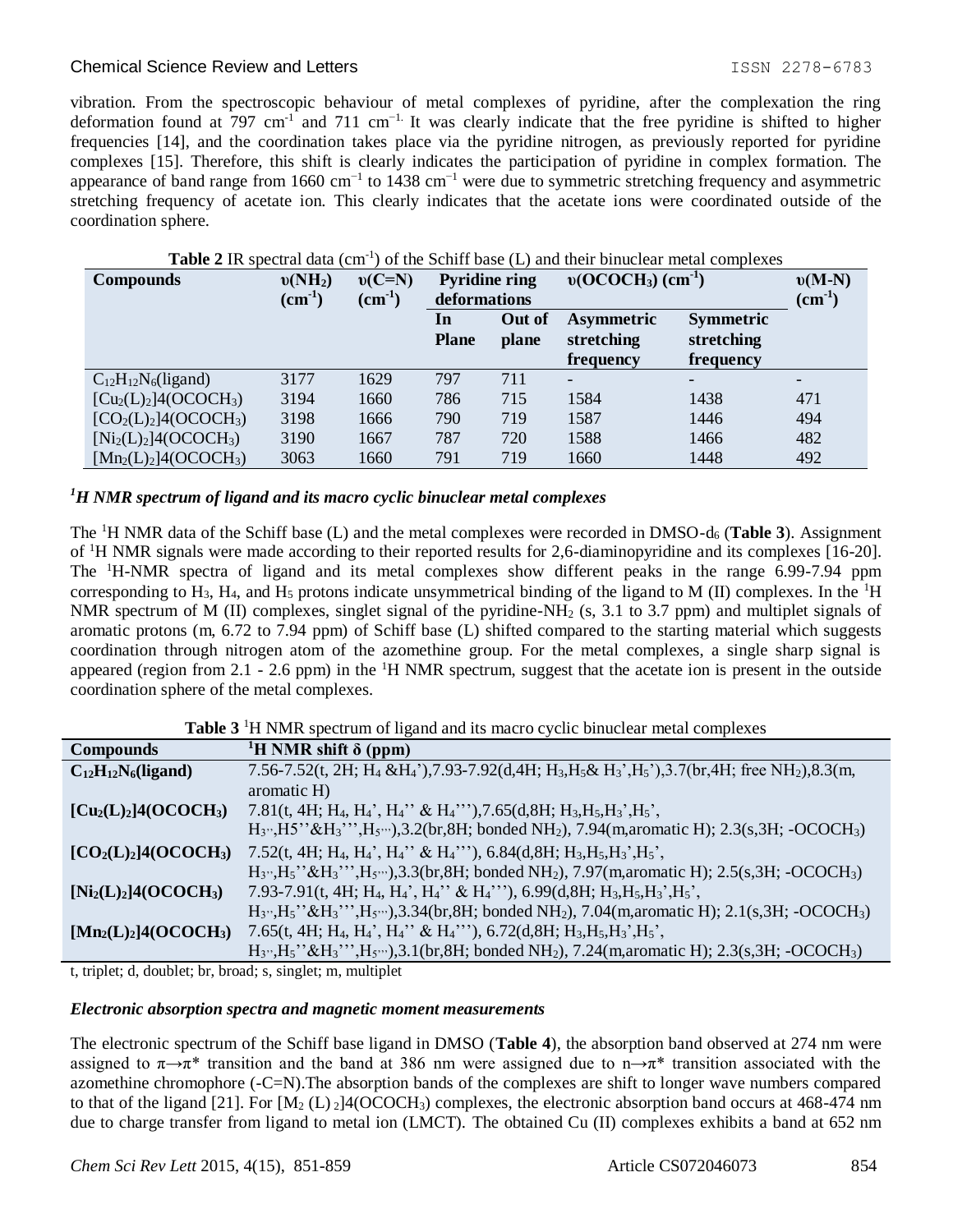### Chemical Science Review and Letters **ISSN 2278-6783 Chemical Science Review and Letters**

assigned to  ${}^2E_g \rightarrow {}^2T_{2g}$  transition which is in conformity with octahedral geometry around the Cu (II) ion (Patil et al., 2010; Lever, 1968). The obtained magnetic moment value ( $\mu_{eff}$ ) for Cu(II)complex is 1.89 BM indicating that magnetic exchange occurs between the two copper sites and also supports octahedral geometry of Cu(II) complex [22]. The electronic absorption spectra of Co (II) complexes showed a band at 648 nm corresponding to  $4T_{19}(F) \rightarrow 4A_{29}(F)$  transition and also the obtained magnetic moment value is 4.84 BM which confirm the octahedral geometry of the complex [23]. For the Ni (II) complex, it has the 3.06 BM magnetic moment value and the electronic spectrum showed a band at 645nm corresponding to  ${}^3A_{2g}$  (F)  $\rightarrow {}^3T_{1g}$  (F) transition which is consistent with the octahedral geometry of the complex. The Mn (II) binuclear complex shows bands at 633 nm corresponds to  ${}^6A_{1g} \rightarrow {}^4T_{2g}$  (4G) transitions and 5.82 BM magnetic value were compatible to an octahedral geometry of the ligand around manganese (II) ion [24].

| <b>Compounds</b>           | Electronic absorption spectra (nm)               |      |                                                     |      | <b>Magnetic</b>         | <b>Geometry of</b> |
|----------------------------|--------------------------------------------------|------|-----------------------------------------------------|------|-------------------------|--------------------|
|                            | $\pi \rightarrow \pi^*$<br>$n \rightarrow \pi^*$ |      | $\mathbf{d}\text{-}\mathbf{d}$<br>$L \rightarrow M$ |      | moment                  | the complex        |
|                            | (nm)                                             | (nm) | (nm)                                                | (nm) | value( $\mu_{eff}$ ) BM |                    |
| $C_{12}H_{12}N_6$ (ligand) | 274                                              | 342  |                                                     |      |                         |                    |
| $[Cu2(L)2]4(OCOCH3)$       | 268                                              | 340  | 474                                                 | 652  | 1.89                    |                    |
| $[CO2(L)2]4(OCOCH3)$       | 266                                              | 338  | 468                                                 | 648  | 4.84                    |                    |
| $[Ni_2(L)_2]4(OCOCH_3)$    | 256                                              | 339  | 471                                                 | 645  | 3.06                    | Octahedral         |
| $[Mn_2(L)_2]4(OCOCH_3)$    | 261                                              | 341  | 474                                                 | 636  | 5.82                    |                    |

**Table 4** Electronic Spectral data of Schiff base ligand and their macro cyclic binuclear metal complexes

### *TGA and DTA studies*

By using TGA and DTA analysis the thermal stability of the complexes were explained. The observation thermogram and curves (**Table 5, Figure 2**) were obtained at a heating rate of  $10^{\circ}$ C/min over a temperature range of  $40-730^{\circ}$ C. The complex was stable up to  $160^{\circ}$ C and its decomposition started at this temperature. In the thermal decomposition process of the Cu (II) complex proceeds two steps of the mass losses corresponded to acetate, and  $NH<sub>2</sub>$  leaving in the first, and second stages of the decomposition. The decomposition of the Cu (II) are irreversible. The Cobalt complexes were stable up to  $200^{\circ}\text{C}$  and its decomposition started at this temperature. The Cobalt (II) complex was decomposed in two steps with the temperature ranges from 200-470 $^{\circ}$ C corresponding to the loss of acetate and NH<sub>2</sub> respectively. The Ni (II) complexes were stable up to  $180^{\circ}$ C and its decomposition started at this temperature. In the decomposition process of the Ni(II) complex, the estimated mass loss of the first step  $6.85(6.91)$  corresponded to the loss of four acetate group and the second stage the liberation of four NH<sub>2</sub> unit respectively, shown in table 6. The decomposition of the Nickel complex was irreversible. The thermal decomposition of the Manganese complex was stable up to  $170^{\circ}$ C and its decomposition started at this temperature. Thereafter, they start the decomposition process of the Mn (II) complex and weight loss observed in the temperature range  $170-460^{\circ}$ C, the mass loses corresponded to four acetate and four NH2 leaving in the first and second stages of the decomposition. The decomposition of the Mn (II) complexes are irreversible. The amount of acetate and NH<sup>2</sup> groups stoichiometrically corresponding to the weight losses are given in the proposal chemical formulas of complexes.

### *Powder XRD Analysis*

Synthesized Schiff base metal (II) complexes were subjected to Powder X-ray diffractograms in the range ( $2\text{e} = 10$ – 60<sup>0</sup> ) were shown in (**Figure 3**). Among the metal complexes Ni (II) complex shows well defined crystalline sharp peak which indicate the sample were crystalline nature. The appearance of crystallinity in the Schiff base metal complexes is due to the inherent crystalline nature of the metallic compounds. The average grain size (dXRD) of the Ni (II) complex is 32 nm which was calculated by using Scherer's formula (Dhanaraj and Nair, 2009a,b) suggesting that the Ni(II) complex are nanocrystalline.

$$
D_p = \frac{0.94\lambda}{\beta_{1/2}\cos\theta}
$$

Where  $Dp = A$ verage Crystallite size,  $\beta =$  Line broadening in radians,  $\theta = B$ ragg angle,  $\lambda = X$ -ray wavelength.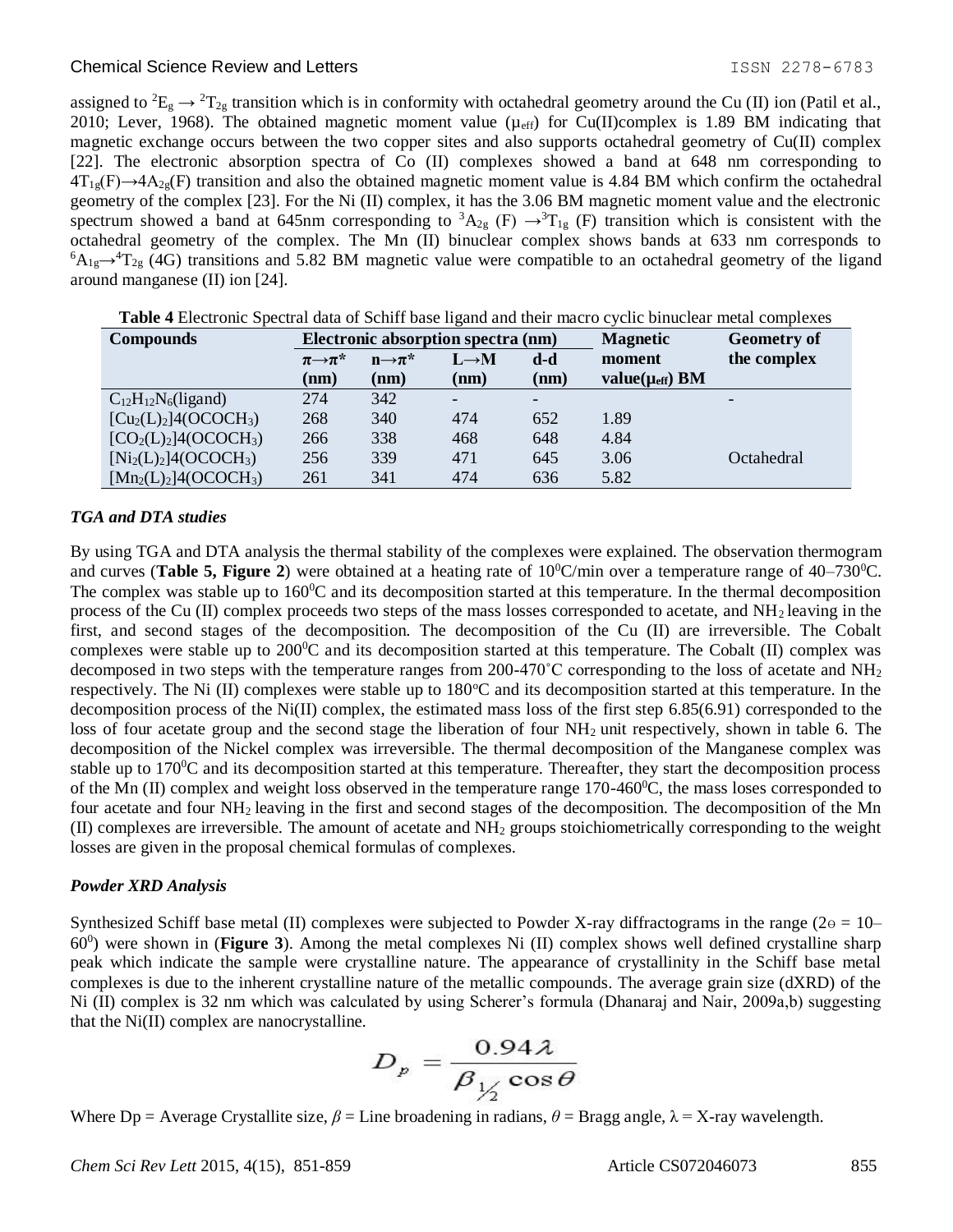| <b>Compounds</b>                   | Temp. range $(^{\circ}C)$ | Weight loss percentage<br>Calcd(found) | Decomposition group          |
|------------------------------------|---------------------------|----------------------------------------|------------------------------|
| $[Cu2(L)2]4(OCOCH3)$               | 167-410                   | 25.54(25.22)                           | Loss of four acetate         |
|                                    | 410-480                   | 6.72(6.84)                             | Loss of four $NH2$           |
|                                    | Above 480                 |                                        | Decomposition is on progress |
| $[CO2(L)2]$ 4(OCOCH <sub>3</sub> ) | 200-390                   | 25.07(25.47)                           | Loss of four acetate         |
|                                    | 395-470                   | 7.06(6.9)                              | Loss of four $NH2$           |
|                                    | Above 470                 |                                        | Decomposition is on progress |
|                                    | 180-310                   | 25.69(25.48)                           | Loss of four acetate         |
| $[Ni_2(L)_2]4(OCOCH_3)$            | 390-480                   | 6.85(6.91)                             | Loss of four $NH2$           |
|                                    | Above 480                 |                                        | Decomposition is on progress |
|                                    | 170-320                   | 25.69(25.68)                           | Loss of four acetate         |
| $[Mn_2(L)_2]4(OCOCH_3)$            | 325-460                   | 6.97(6.11)                             | Loss of four $NH2$           |
|                                    | Above 460                 |                                        | Decomposition is on progress |





**Figure 2** DTA/TGA Curve for metal complexes



**Figure 3** Powder X-ray diffractogram for Ni complex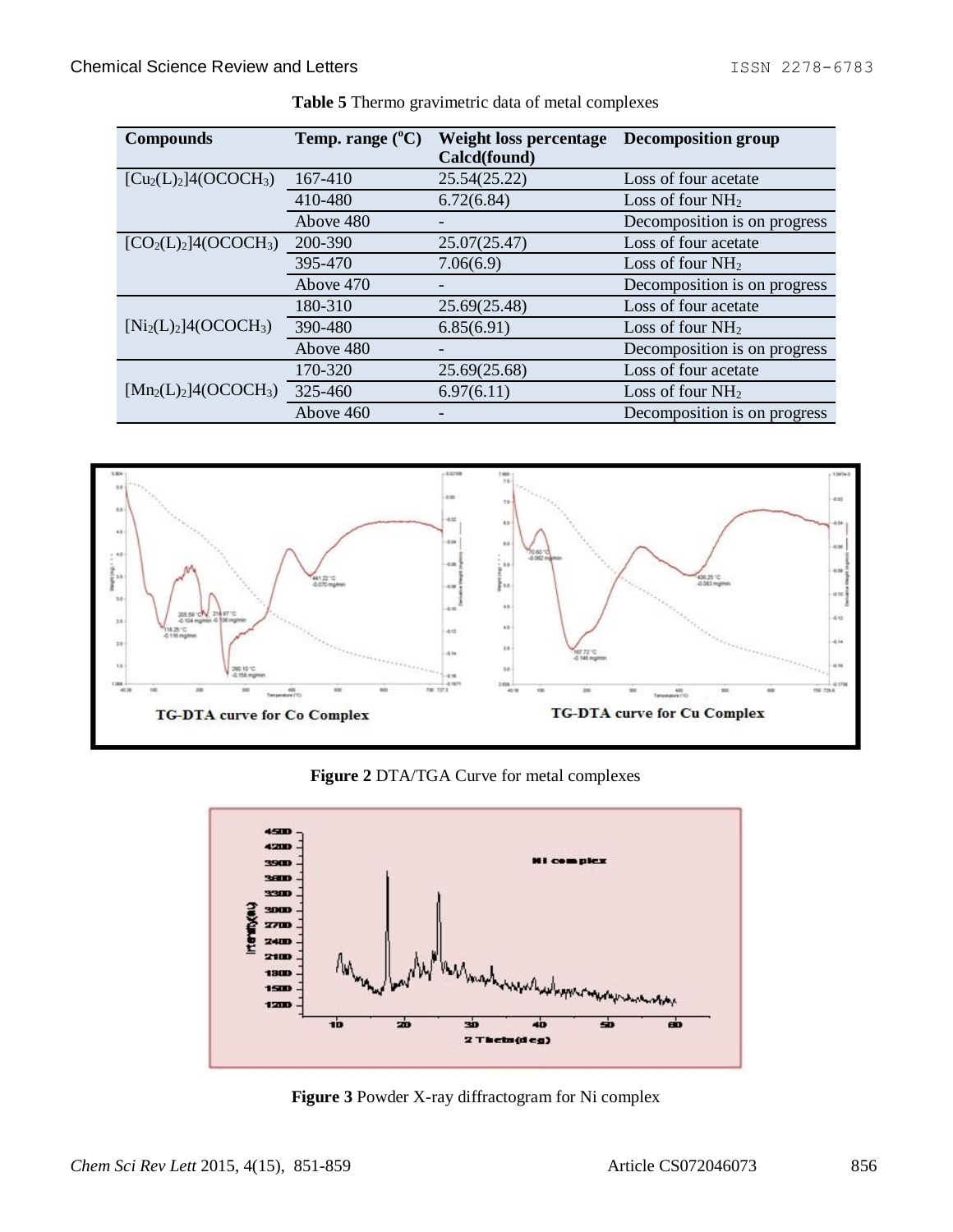### Chemical Science Review and Letters **ISSN 2278-6783** Chemical Science Review and Letters

### *Fluorescence spectra*

The Schiff base and its binuclear metal complexes were analysed by the photoluminescence emission spectra (**Figure 4**) and recorded in DMSO at room temperature. Comparing with Schiff base ligand and its macro cyclic binuclear metal complexes, the metal complexes have strong fluorescence intensity than Schiff base. Among the metal complexes the Co (II) complex exhibited a strong fluorescence emission at 400 nm (Flourescence intensity 713) with excitation at 269 nm. The quenching of metal (II) complexes indicates that the ligand has a less potential photo active than metal (II) complexes.



**Figure 4** Fluorescence spectra for all metal complexes

### *In vitro antimicrobial activity of Schiff base ligand and their metal complexes*

By using broth micro dilution procedures, the Schiff base ligand and their metal complexes were screened separately against for two Gram positive bacteria (Staphylococcus aureus and B. Subtilis), two Gram negative bacteria (E. Coli and S. typhi) and the fungi (A. fumigatus) for their antimicrobial activity. When the activity of Schiff base ligand and their metal complexes were increased by increasing the antimicrobial screening concentration (**Table 6, Figure 5**), because the concentration plays an important role in the zone of inhibition and the chelated metal complexes deactivate the various cellular enzyme [25]. Metal complexes show considerable antimicrobial activity even at low concentration and also more toxicity towards Gram-positive strains, Gram-negative strains and fungi compare with Schiff base ligand. The antimicrobial data shows that the copper complex noticed an excellent activity against bacteria and fungi than other metal complexes. The different antimicrobial activity of different metal complexes depends on the impermeability of the cell or the difference in ribosomes in microbial cell (Sengupta et al., 1998).

| <b>Compounds</b> | <b>Bacteria</b>                       |                |                 |          |          |          |          |          |             |          | Fungi          |          |          |          |          |
|------------------|---------------------------------------|----------------|-----------------|----------|----------|----------|----------|----------|-------------|----------|----------------|----------|----------|----------|----------|
|                  | <b>Gram-positive</b><br>Gram-negative |                |                 |          |          |          |          |          | A.Fumigatus |          |                |          |          |          |          |
|                  | <b>Staphylococcus</b>                 |                | <b>Bacillus</b> |          | E. coli  |          | S. typhi |          |             |          |                |          |          |          |          |
|                  | aureus                                |                |                 | subtilis |          |          |          |          |             |          |                |          |          |          |          |
|                  | 25                                    | 50             | 100             | 25       | 50       | 100      | 25       | 50       | 100         | 25       | 50             | 100      | 25       | 50       | 100      |
|                  | $\mu$ g/                              | $\mu$ g/       | $\mu$ g/        | $\mu$ g/ | $\mu$ g/ | $\mu$ g/ | $\mu$ g/ | $\mu$ g/ | $\mu$ g/    | $\mu$ g/ | $\mu$ g/       | $\mu$ g/ | $\mu$ g/ | $\mu$ g/ | $\mu$ g/ |
|                  | mL                                    | m <sub>L</sub> | mL              | mL       | mL       | mL       | mL       | mL       | mL          | mL       | m <sub>L</sub> | mL       | mL       | mL       | mL       |
| Ligand           | 2                                     | 6              | 11              |          | 3        | 5        |          |          | ∍           |          |                | ↑        | C        | 5        | 9        |
| $Cu(II)$ Complex | 8                                     | 12             | 16              | 8        | 14       | 18       |          | 11       | 14          | 8        | 13             | 17       | 5        | 14       | 12       |
| $Co(II)$ Complex | 7                                     | 13             | 14              | 6        | 12       | 15       | 5        | 8        | 12          | 6        | 9              | 13       | 9        | 12       | 18       |
| $Ni(II)$ Complex | 6                                     | 11             | 13              | 7        | 10       | 13       | $\gamma$ | 5        | 9           | 4        | 6              | 10       | 7        | 10       | 16       |
| Mn(II) Complex   | 5                                     | 10             | 12              | 6        | 9        | 14       | 3        | 4        | 8           |          | 7              | 11       | 8        | 9        | 15       |

**Table 6** Antimicrobial activity of Schiff base ligand and their metal complexes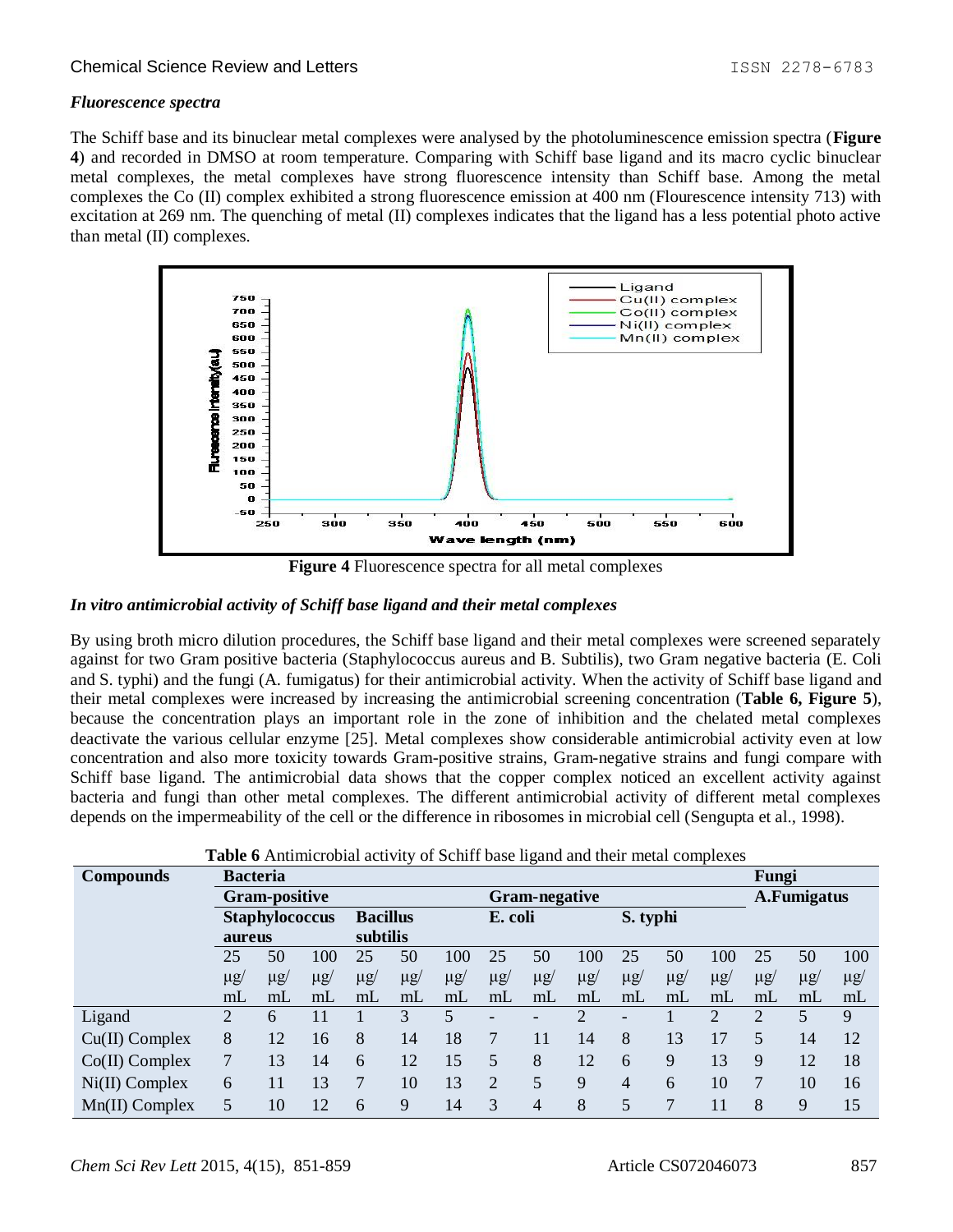

**Figure 5** Anti-Bacterial Activities of the Schiff Base and Its Binuclear Metal Complexes against Gram positive and negative Bacterias.

# **Conclusion**

Macrocyclic binuclear metal (II) complexes was synthesized by using condensation method of a novel Schiff base ligand derived from 2, 6-diamino pyridine and benzil. The data which have been the physico chemical and spectral studies provides excellent structure and chemical composition of Schiff base and its metal complexes. The electronic absorption spectra, IR spectra and magnetic moment value reveals that the metal complexes were octahedral geometry and the Schiff base coordinated through six nitrogen atoms of azomethine group and pyridine ring. Powder XRD data reveals that the Ni(II) complex was nano crystalline structure. Based on the photo luminescence studies, we have confirmed the metal complexes were more potential photo active than Schiff base. The in vitro antimicrobial studies of metal (II) complexes showed good activity than Schiff base.

# **Acknowledgments**

The author would like to thankful to the University Research fellowship, Periyar University, Salem. for providing the financial support

# **References**

- [1] Viswanathamurthi P, Natarajan K, Synth.React.Inorg.Met.-Org.Chem 2006; 36:415-418.
- [2] Ren S, Wang R, Komastu K, Krause P.B, Zyrianov Y, Mckenna C. E, Csipke C, TokesZ. A, Lien E. J, J. Med. Chem 2002; 45: 410